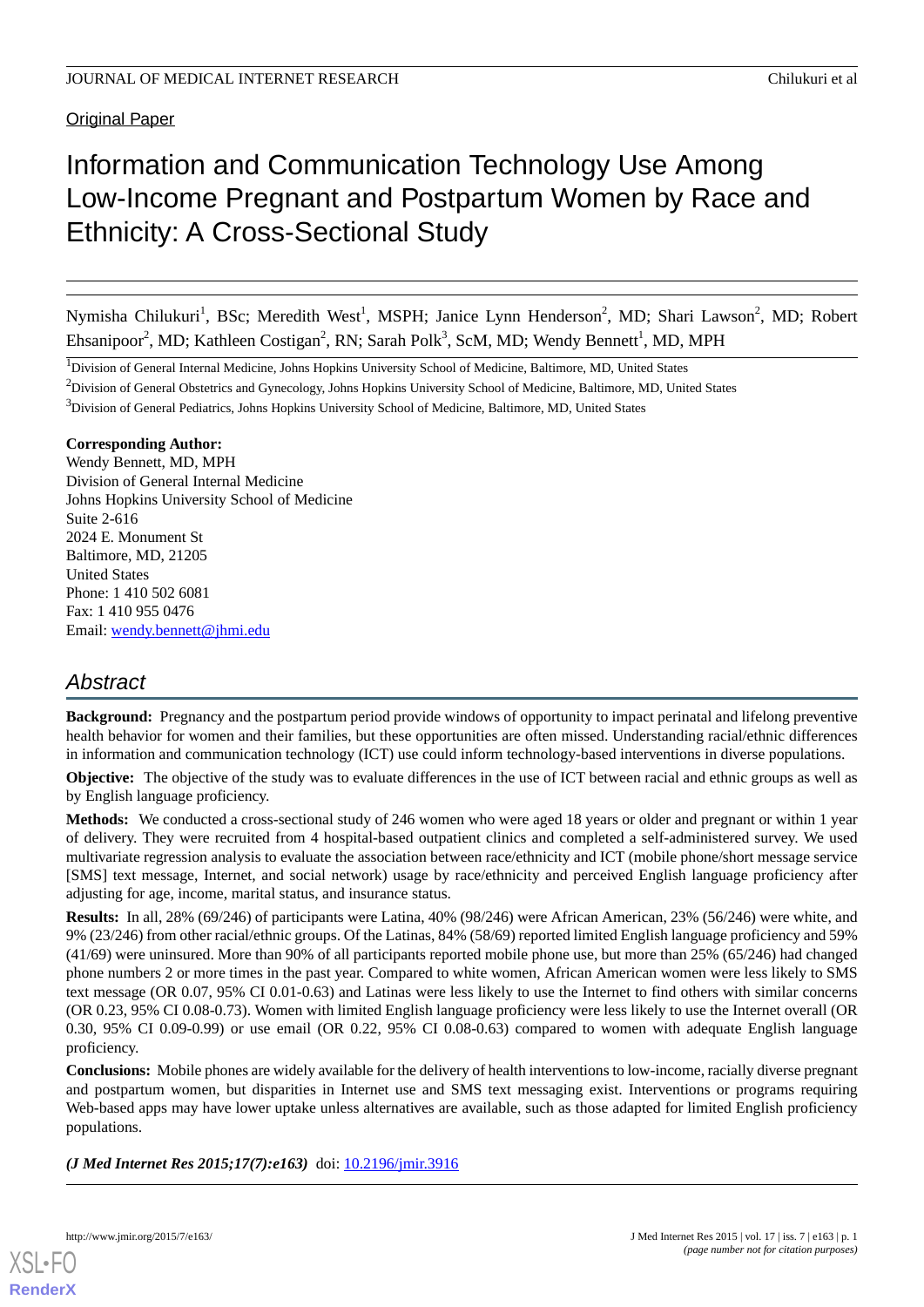#### **KEYWORDS**

pregnancy; health services accessibility; postpartum period; cell phones; text messaging; Internet; health status disparities; Hispanic Americans

# *Introduction*

Information and communication technologies (ICT), including mobile phones (eg, smartphones and regular mobile phones), Internet, email, and social networking have the potential to improve care for underserved communities with reduced access to health care. Although pregnant women frequently utilize health care services, they are often lost to follow-up after delivery, even among those with high-risk pregnancies [\[1](#page-7-0)]. Prior studies in pregnant and postpartum women show increasing use of Internet for delivery of health information [[2\]](#page-7-1) and interest in mobile phone apps [\[3](#page-7-2)]. Potential participants in postpartum weight loss interventions report high interest in Web-based components [[4\]](#page-7-3). ICT has the potential to engage with and educate women, thus promoting improved health for women and their families before and after delivery [\[5](#page-7-4)], but evidence to support the uptake among low-income racially and ethnically diverse populations is limited.

The Pew Research Center showed 90% of Americans used a mobile phone [[6\]](#page-7-5) and 87% reported at least some Internet use [[7\]](#page-7-6). Among those who report Internet use, 91% send or read emails and 74% use social networking sites such as Facebook, Myspace, or LinkedIn. Those with higher education and in younger age groups report most frequent Internet use, suggesting that ICT may be an optimal tool for communication, monitoring, education, and even providing interventions to young women [[7\]](#page-7-6). However, studies have shown that low-income populations have fewer available ICT resources, including a reliable home Internet connection, and also frequently change mobile phone numbers [\[8](#page-7-7),[9\]](#page-7-8). People with limited English proficiency face multiple barriers to health care and community services, indicating a high need for novel and effective outreach strategies to engage and communicate with this population [[10-](#page-7-9)[14](#page-7-10)].

To inform the development of ICT-based health-related programming to a diverse population of pregnant and postpartum women, we conducted a cross-sectional survey about their ICT usage. The aim of this study was to evaluate differences in the use of ICT between racial and ethnic groups and by English language proficiency. We hypothesized that pregnant and postpartum women frequently use ICT, including mobile phones, Internet, and social networking, and that rates of ICT use would be lowest among Latinas and those with limited English language proficiency. The rationale for the hypothesis was based on prior literature indicating that Latino adults, especially those with less education, had lower Internet usage [\[15](#page-7-11)].

We designed the study to inform the development of culturally appropriate ICT interventions to promote healthy lifestyle behaviors in the perinatal period.

# *Methods*

#### **Study Design**

This was a cross-sectional study, using a one-time self-administered questionnaire, to describe ICT use among women who were pregnant or in the first year postpartum. The study was approved by the Johns Hopkins University institutional review board.

#### **Study Setting and Population**

We recruited 246 women who were attending a clinical visit at 1 of 4 outpatient obstetric or pediatric clinical sites from 2 hospitals in Baltimore, MD, between January and April 2013. Three of the sites provided high-risk obstetric care. Women were eligible to participate if they were aged at least 18 years, reported that they could read English or Spanish either "well" or "very well" and were either pregnant or within 1 year of delivery.

#### **Survey Design and Data Collection**

We designed a 68-item questionnaire with items adapted from validated instruments to assess sociodemographics, use of ICT, and self-efficacy (confidence on their ability) for accessing online health information. Self-efficacy was assessed using the question "How confident are you in your ability to find helpful and useful health information on the Internet?" adapted from the Perceived Efficacy in Patient-Physician Interactions (PEPPI) 5-item scale [[16\]](#page-7-12). The stem of these items began with "How confident are you in your ability to..." which we adapted to be specific to health information on the Internet. The questions used a 5-point response scale (1="not at all confident" and 5="extremely confident"), which we dichotomized based on the distribution of responses into "extremely confident" and "somewhat confident" versus "neutral," "not very," and "not at all confident." Questions on medical history and access to care were adapted from several national surveys including the Center for Disease Control and Prevention's Behavioral Risk Factor Surveillance System [\[11](#page-7-13)] or the Pregnancy Risk Assessment Monitoring System Core and Standard Questionnaires [[12\]](#page-7-14). ICT usage questions were adapted from The Pew Research Center's questionnaires on Peer-to-Peer Healthcare [\[13](#page-7-15)] and Health Online [\[14](#page-7-10)]. The final survey was translated into Spanish. The English and Spanish versions of the survey were pilot-tested among English- and Spanish-speaking patients to ensure cultural relevance, understandability, readability (aiming for fifth grade reading level or less), and completion within 10-15 minutes. Eligible participants completed a 10-15 minute self-administered questionnaire either immediately before or after their outpatient clinic visit in a private space. We offered an audio-recorded version that read each question aloud using a CD player, but no one chose this version. Participants received a US \$10 gift card.

#### **Measures**

The primary outcome was use of ICT, which included use of mobile phone, short message service (SMS) text messaging,

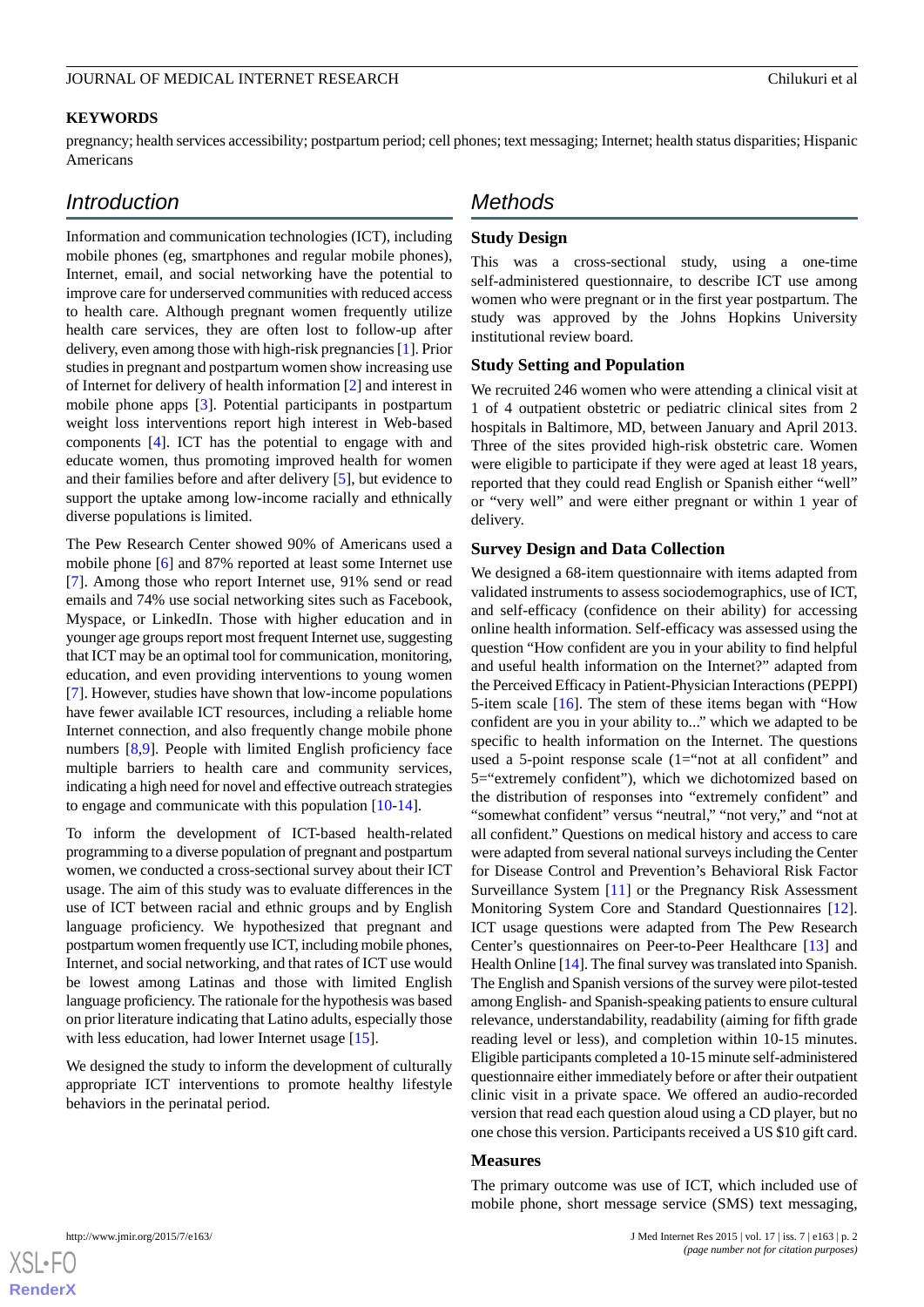Internet, email, and social networks. We also asked whether participants used these technologies to identify health information for themselves and their families and, if so, what they found useful.

The main independent variables were self-reported race/ethnicity, coded as non-Hispanic black, non-Hispanic white, Hispanic (Latino), and other races, and self-perceived spoken English language proficiency. English language proficiency was assessed based on the US Census question and categorization, which had been incorporated into the Consumer Assessment of Healthcare Providers and Systems (CAHPS) Cultural Competence Supplemental Survey [[17,](#page-7-16)[18](#page-8-0)]: "How well do you speak English?" The response of "very well" was coded as "adequate" and any response of less than "very well" ("well," "not well," and "not at all") was coded as having "limited English proficiency" based on previous validation of these cutpoints [\[17](#page-7-16)[-19](#page-8-1)].

Other descriptors and covariates included sociodemographic variables [\[17](#page-7-16)] (eg, education level, income, marital status), pregnancy status, self-reported medical history, and health insurance.

#### **Data Analysis**

We used descriptive statistics (*t* tests for continuous variables and chi-square tests for categorical variables) to assess and describe the characteristics of our sample and use of ICT by race/ethnicity. We created multivariate logistic regression models to assess the association between race and ethnicity and mode of ICT after adjusting for age and education level.

# *Results*

#### **Characteristics of Study Sample**

The mean age in our sample of 246 women was 28 (SD 6) years with white women being slightly older (mean 31, SD 6 years) than Latina (mean 28, SD 6 years) and African American (mean 26, SD 6 years) women. Most women were pregnant at the time of the survey.In all, 28% (69/246) were Latina, 40% (98/246) were African American, 23% (56/246) were white, and 9% (23/246) were from other racial/ethnic groups, which included Asian (n=10), Native Hawaiian and Pacific Islander (n=1), American Indian/Alaskan Native (n=4), and multiethnic women (n=8). In all, 17% (12/69) of Latinas and 4% (33/98) of African Americans reported household incomes less than US \$10,000 compared to 9% (5/56) of white women. For insurance status, 54% (132/246) were insured with Medicaid or Medicare, but 60% (41/69) of Latinas were uninsured and 36% (89/246) of women were employed either full or part time. For Latina women, 84% (58/69) reported limited spoken English language proficiency compared to 1.1% (2/177) of the other racial/ethnic groups. Latinas most commonly reported Mexico (29%, 20/69) and El Salvador (28%, 19/69) as countries of origin. The sample had a high prevalence of medical conditions including type 2 diabetes (7%, 16/246), gestational diabetes (11%, 28/246), hypertension (12%, 29/246), and overweight/obesity (56%, 138/246). For white and African American women, 84% (47/56) and 72% (71/98), respectively, reported having a primary care physician compared to 19% (13/69) of Latina women ([Table](#page-3-0) [1\)](#page-3-0).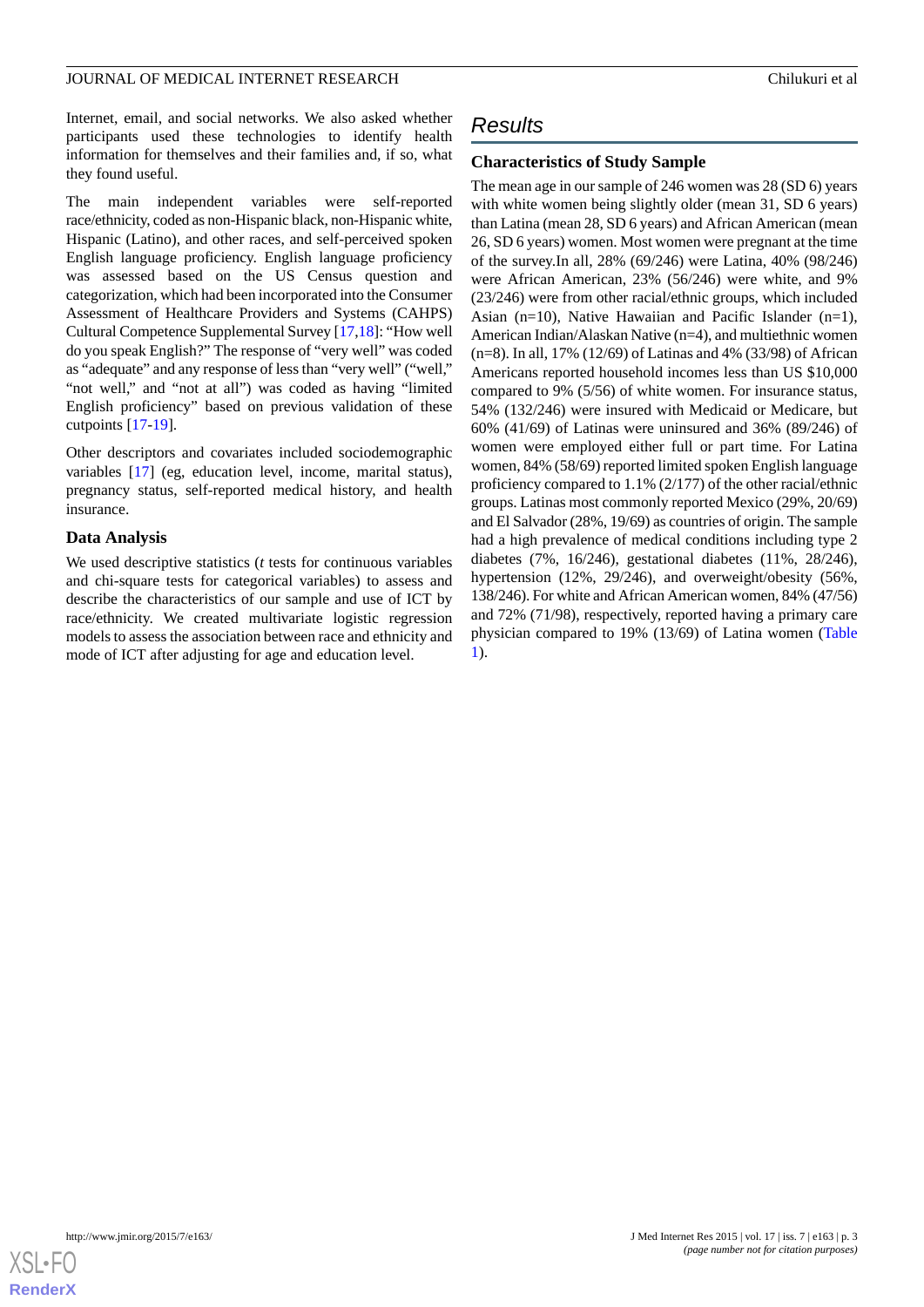<span id="page-3-0"></span>Table 1. Characteristics of the sample of pregnant and postpartum women (N=246).

| Characteristics                                                                                                             | Total<br>$N = 246$ | Latino<br>$n=69$ | African Ameri-<br>can<br>$n=98$ | White<br>$n=56$ | Other races<br>$n=23$ | $\boldsymbol{P}$ |
|-----------------------------------------------------------------------------------------------------------------------------|--------------------|------------------|---------------------------------|-----------------|-----------------------|------------------|
| Age (years), mean (SD)                                                                                                      | 28(6)              | 28(6)            | 26(6)                           | 31(6)           | 29(7)                 | < 0.001          |
| Married or living with partner, n (%)                                                                                       | 173 (70)           | 59 (86)          | 50(51)                          | 44 (79)         | 20(87)                | < .001           |
| Currently pregnant, n (%)                                                                                                   | 206(84)            | 53 (77)          | 85 (87)                         | 50 (89)         | 18 (78)               | .18              |
| Limited English proficiency <sup>a</sup>                                                                                    | 60(24)             | 58 (84)          | 1(1)                            | 1(2)            | 0(0)                  | < .001           |
| Household income (US \$), $c$ n (%)                                                                                         |                    |                  |                                 |                 |                       | < 0.001          |
| $<$ \$10,000                                                                                                                | 53 (22)            | 12(17)           | 33(34)                          | 5(9)            | 3(13)                 |                  |
| \$10,000-\$49,999                                                                                                           | 83 (34)            | 26(38)           | 37(38)                          | 14(25)          | 6(26)                 |                  |
| $>$ \$50,000                                                                                                                | 50(20)             | 4(6)             | 4(4)                            | 30(54)          | 12(52)                |                  |
| Education, $n$ (%)                                                                                                          |                    |                  |                                 |                 |                       | < 0.001          |
| <grade 12="" ged<="" or="" td=""><td>60(24)</td><td>36(52)</td><td>13(13)</td><td>7(13)</td><td>4(17)</td><td></td></grade> | 60(24)             | 36(52)           | 13(13)                          | 7(13)           | 4(17)                 |                  |
| Grade 12 or GED                                                                                                             | 83 (34)            | 22(32)           | 48 (49)                         | 10(18)          | 3(13)                 |                  |
| >Grade 12 or GED                                                                                                            | 101(41)            | 10(14)           | 36(37)                          | 39(70)          | 16(70)                |                  |
| Insurance status, $n$ (%)                                                                                                   |                    |                  |                                 |                 |                       | < 0.001          |
| Commercial plan                                                                                                             | 66(27)             | 7(10)            | 14(14)                          | 32(57)          | 13(57)                |                  |
| Medicaid/Medicare <sup>c</sup>                                                                                              | 132 (54)           | 19(28)           | 80 (82)                         | 24(43)          | 9(39)                 |                  |
| Uninsured                                                                                                                   | 45(18)             | 41(59)           | 3(3)                            | 0(0)            | 1(4)                  |                  |
| Employment status, n (%)                                                                                                    |                    |                  |                                 |                 |                       | .002             |
| Employed                                                                                                                    | 89 (36)            | 15(22)           | 35(36)                          | 27(48)          | 12(52)                |                  |
| Homemaker/maternity leave                                                                                                   | 68 (28)            | 33(48)           | 16(16)                          | 14(25)          | 5(22)                 |                  |
| Attending school                                                                                                            | 13(5)              | 2(3)             | 6(6)                            | 3(5)            | 2(9)                  |                  |
| Unemployed                                                                                                                  | 69 (28)            | 15(22)           | 38 (39)                         | 2(4)            | 4(17)                 |                  |
| Medical history, $\mathbf{d}$ n (%)                                                                                         |                    |                  |                                 |                 |                       |                  |
| Type 2 diabetes                                                                                                             | 16(7)              | 3(4)             | 10(10)                          | 2(4)            | 1(4)                  | .30              |
| Gestational diabetes                                                                                                        | 28(11)             | 7(10)            | 8(8)                            | 12(21)          | 1(4)                  | .05              |
| High blood pressure                                                                                                         | 29 (12)            | 4(6)             | 13(13)                          | 8(14)           | 4(17)                 | .31              |
| Overweight or obese <sup>e</sup>                                                                                            | 138 (56)           | 30(44)           | 70(71)                          | 27(48)          | 11 (48)               | .001             |
| Has primary care physician                                                                                                  | 147(60)            | 13(19)           | 71 (72)                         | 47 (84)         | 16(70)                | < 0.001          |
| <b>Phone and Internet use</b>                                                                                               |                    |                  |                                 |                 |                       |                  |
| Uses mobile phone                                                                                                           | 234 (95)           | 65 (94)          | 90 (92)                         | 56 (100)        | 23 (100)              | .15              |
| Uses smartphone                                                                                                             | 172 (74)           | 38(55)           | 69 (77)                         | 47 (84)         | 18 (78)               | .004             |
| $\geq$ 2 mobile phone numbers in last 12 months                                                                             | 65(26)             | 17(25)           | 34(35)                          | 10(18)          | 4(17)                 | .08              |
| Has home phone                                                                                                              | 106(43)            | 25(36)           | 48 (49)                         | 24(43)          | 9(39)                 | .69              |
| Uses Internet                                                                                                               | 209 (85)           | 43(62)           | 90 (92)                         | 54 (96)         | 22 (96)               | < .001           |
| High (vs low) self-efficacy for using Internet                                                                              | 145(59)            | 20(29)           | 62(63)                          | 44 (79)         | 19(83)                | < 0.001          |
| <b>ICT</b> outcomes                                                                                                         |                    |                  |                                 |                 |                       |                  |
| SMS text messaging                                                                                                          | 222 (90)           | 61 (88)          | 83 (85)                         | 55 (98)         | 23 (100)              | .02              |
| Email                                                                                                                       | 193 (79)           | 35(51)           | 84 (86)                         | 52 (93)         | 22(96)                | < .001           |
| Internet                                                                                                                    | 209(85)            | 43 (62)          | 90 (92)                         | 54 (96)         | 22(96)                | < 0.001          |
| Use of Internet to find health info                                                                                         | 182 (74)           | 35(51)           | 77 (79)                         | 49 (88)         | 21 (91)               | $< 001$          |

[XSL](http://www.w3.org/Style/XSL)•FO **[RenderX](http://www.renderx.com/)**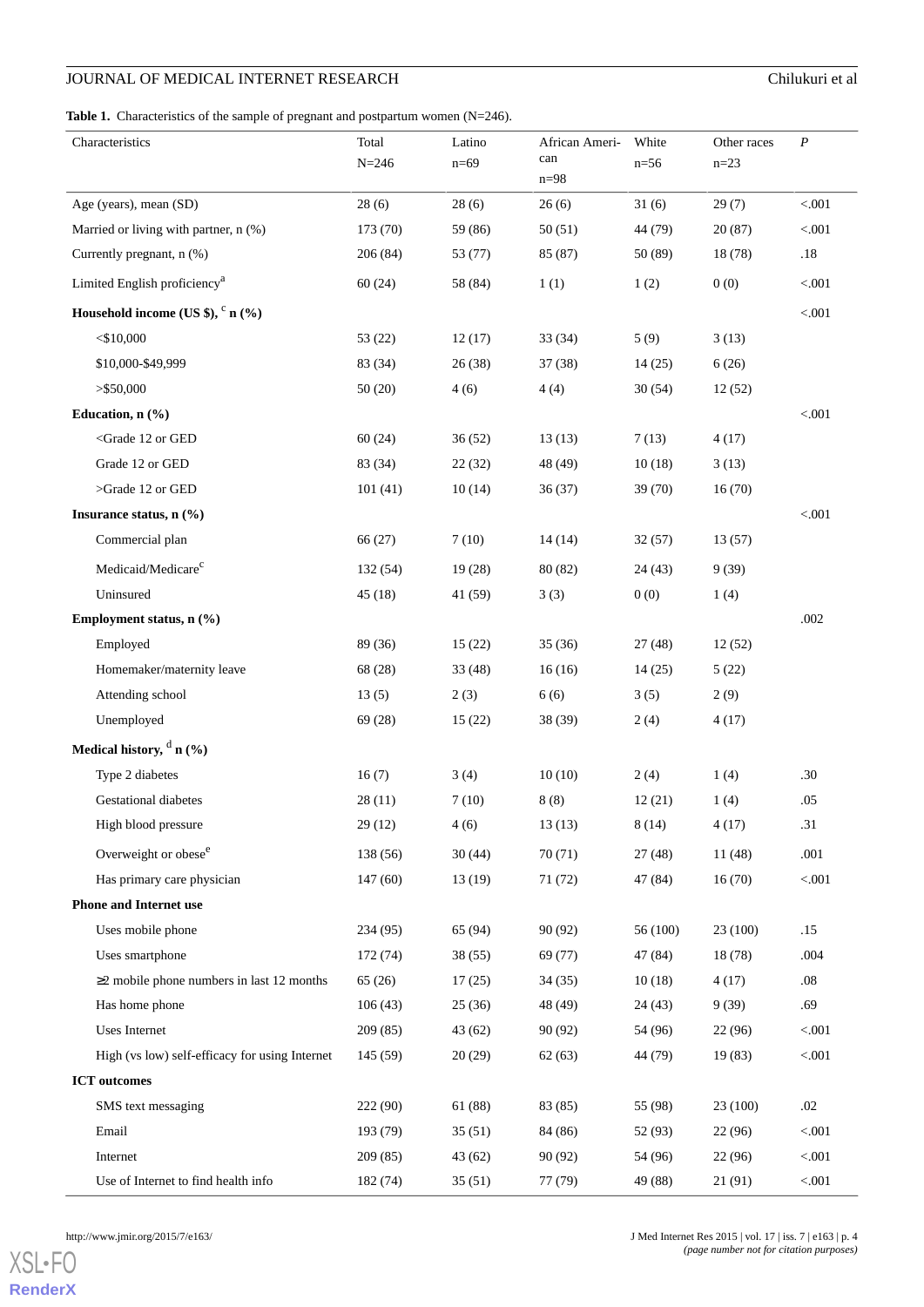| Characteristics                                          | Total<br>$N = 246$ | Latino<br>$n=69$ | African Ameri-<br>can<br>$n=98$ | White<br>$n=56$ | Other races<br>$n=23$ | P        |
|----------------------------------------------------------|--------------------|------------------|---------------------------------|-----------------|-----------------------|----------|
| Using Internet to find others with similar con-<br>cerns | 102(42)            | 8(12)            | 48 (49)                         | 36(64)          | 10(43)                | ${<}001$ |
| Social networking                                        | 187 (76)           | 37 (54)          | 81 (83)                         | 49 (88)         | 20(87)                | ${<}001$ |

<sup>a</sup> Limited language proficiency defined less than "very well" on the question "How well do you speak English?"

<sup>b</sup> Survey item provided the option of declining to disclose income. A total of 24% (60/246) declined: 39% (27/69) Latino, 25% (24/98) African American, 13% (7/56) white, 9% (7/23) other races.

 $c$  Proportion with Medicaid (vs Medicare) was 52% (128/246) with 26% (18/69) Latinas, 77% (77/98) African American, 43% (24/56) white, and 39% (9/23) with other races.

<sup>d</sup> Medical history is self-reported.

 $e$  Body mass index (BMI) calculated using self-reported prepregnancy weight (kg) divided by the square of self-reported height  $(m^2)$ . Overweight or obese defined as BMI ≥30 kg/m<sup>2</sup>.

#### **Rates of Information and Communication Technology Usage**

Mobile phone use was greater than 90% (234/246) among all racial and ethnic groups with African American women reporting the lowest rate of 92% (90/98) ([Table 1](#page-3-0)). Compared with African American and white women, fewer Latina women used smartphones (55%, 38/69), social networking sites (54%, 37/69), or accessed the Internet (62%, 43/69) ([Table 1\)](#page-3-0). However, the majority of women in all racial/ethnic groups used mobile phones for SMS text messaging, although the rate was slightly lower for African American women (Latina: 88%,

61/69; African American: 85%, 83/98; white: 98%, 55/56) ([Table 1\)](#page-3-0). More than one-quarter of the sample (26%, 65/246) reported having 2 or more different mobile phone numbers in the past 12 months and 43% (106/246) of women reported having a home phone number or landline. Compared with women with adequate spoken English language proficiency, women with limited English language proficiency less frequently used all forms of ICT [\(Figure 1](#page-4-0)). Among Latinas, those with limited English proficiency had lower use of Internet (38/69, 55%) compared to Latinas with adequate English language proficiency (55%, 32/58 vs 100%, 11/11, *P*=.005) (not shown).

<span id="page-4-0"></span>



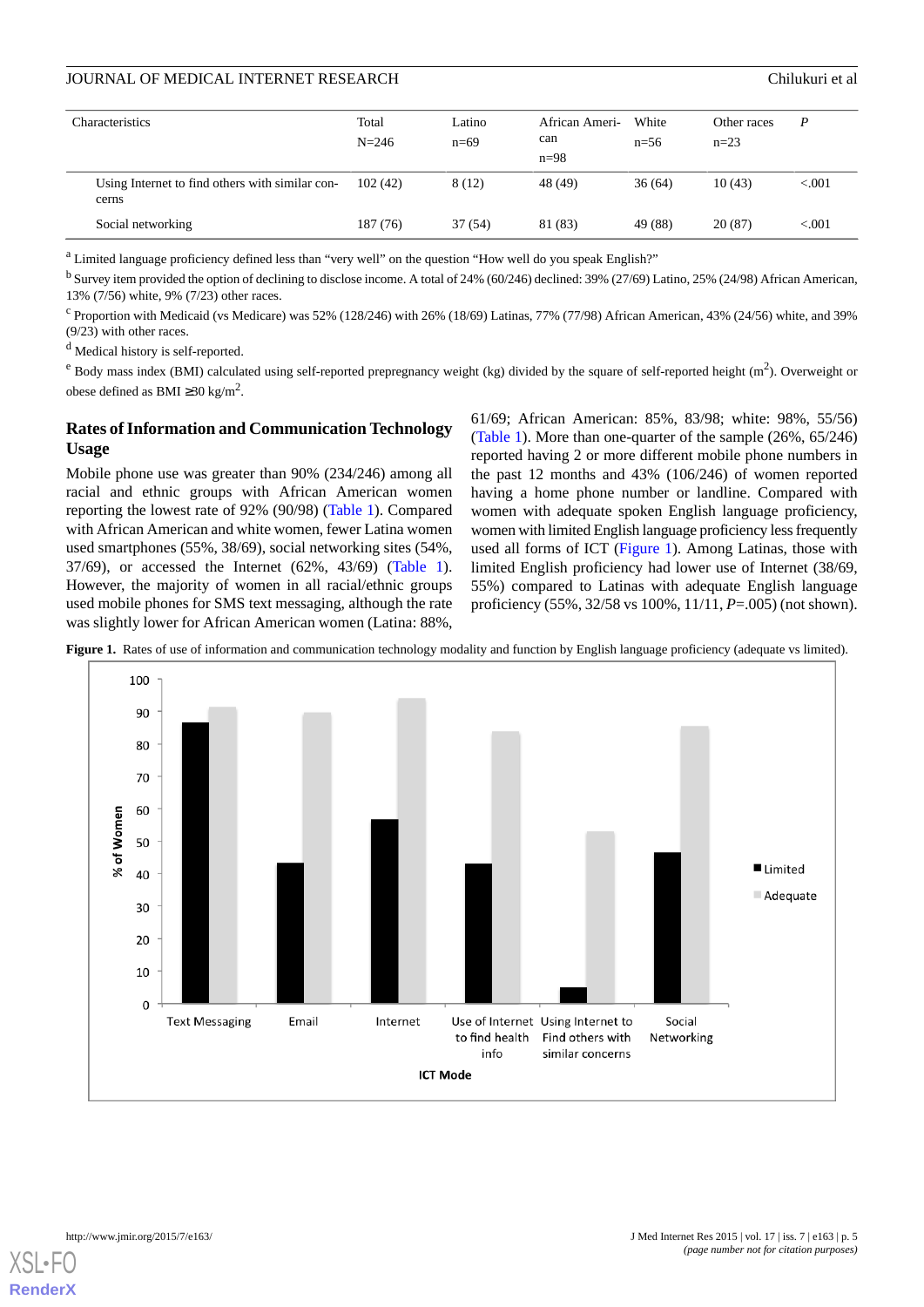### **Odds of Information and Communication Technology Use by Race/Ethnicity and English Language Proficiency**

Compared to a white reference group, African American women were statistically significantly less likely to report SMS text messaging (OR 0.08, 95% CI 0.01-0.67) after adjustment for age and education [\(Table 2\)](#page-5-0). Compared to white women, Latinas

were less likely to report using the Internet (OR 0.15, 95% CI 0.03-0.78), email (OR 0.17, 95% CI 0.05-0.61), social networking (OR 0.27, 95% CI 0.09-0.75), Internet use to find other people with similar health concerns (OR 0.16, 95% CI 0.06-0.43), and had lower self-efficacy for health information–related Internet use (OR 0.26, 95% CI 0.10-0.68) ([Table 2](#page-5-0)).

#### <span id="page-5-0"></span>Table 2. Odds of using information and communication technology (ICT) by race/ethnicity.<sup>2</sup>

| ICT use                                                   | Latino, OR (95% CI)<br>$n=69$ | African American, OR (95%)<br>CI<br>$n=98$ |
|-----------------------------------------------------------|-------------------------------|--------------------------------------------|
| SMS text message                                          | $0.18(0.02-1.61)$             | $0.08(0.01-0.67)$                          |
| Internet use <sup>b</sup>                                 | $0.15(0.03-0.78)$             | $0.54(0.10-3.04)$                          |
| Email use                                                 | $0.17(0.05-0.61)$             | $0.52(0.14-1.91)$                          |
| Social networking                                         | $0.27(0.09-0.75)$             | $0.58(0.20-1.66)$                          |
| Internet used to obtain health Information <sup>b</sup>   | $0.38(0.14-1.07)$             | $0.90(0.32 - 2.54)$                        |
| Internet used to find others with similar concerns        | $0.16(0.06-0.43)$             | $0.86(0.39-1.89)$                          |
| High (vs low) self-efficacy for Internet use <sup>c</sup> | $0.26(0.10-0.68)$             | $0.62(0.26-1.49)$                          |

<sup>a</sup> Reference=white race. Model adjusted for age and education.

<sup>b</sup> Includes accessing Internet via mobile phone or computer.

<sup>c</sup> Self-efficacy assessed using question "How confident are you in your ability to find helpful and useful health information on the Internet?" and categorized as high=extremely confident and somewhat confident vs low=neutral, not very, and not at all confident.

<span id="page-5-1"></span>Compared to women with adequate English language proficiency, women with lower English language proficiency were equally likely to SMS text message (OR 0.97, 95% CI 0.34-2.72), but had a lower likelihood of using the Internet (OR 0.20, 95% CI 0.08-0.47), email (OR 0.19, 95% CI 0.09-0.41),

social networking (OR 0.27, 95% CI 0.13-0.57), Internet used to obtain health information (OR 0.27, 95% CI 0.13-0.56), and Internet used to find others with similar concerns (OR 0.08, 95% CI 0.02-0.28) [\(Table 3\)](#page-5-1).

Table 3. Odds of information and communication technology (ICT) use for women with low vs adequate English proficiency.<sup>2</sup>

| ICT use                                                   | Low English language proficiency, OR (95% CI) |  |  |
|-----------------------------------------------------------|-----------------------------------------------|--|--|
| SMS text message                                          | $0.97(0.34-2.72)$                             |  |  |
| Internet use <sup>b</sup>                                 | $0.20(0.08-0.47)$                             |  |  |
| Email use                                                 | $0.19(0.09-0.41)$                             |  |  |
| Social networking                                         | $0.27(0.13-0.57)$                             |  |  |
| Internet used to obtain health information <sup>b</sup>   | $0.27(0.13-0.56)$                             |  |  |
| Internet used to find others with similar concerns        | $0.08(0.02-0.28)$                             |  |  |
| High (vs low) self-efficacy for Internet use <sup>c</sup> | $0.21(0.09-0.45)$                             |  |  |

<sup>a</sup> Model adjusted for age and education.

<sup>b</sup> Includes accessing Internet via mobile phone or computer.

<sup>c</sup> Self-efficacy assessed using question "How confident are you in your ability to find helpful and useful health information on the Internet?" and categorized as high=extremely confident and somewhat confident vs low=neutral, not very, and not at all confident.

# *Discussion*

In this sample of low-income, racially and ethnically diverse pregnant and postpartum women, mobile phone and SMS text message usage were common across all racial/ethnic groups. Although more than 85% of all participants reported SMS text

[XSL](http://www.w3.org/Style/XSL)•FO **[RenderX](http://www.renderx.com/)**

messaging, African American women were less likely to text compared to white women. The rates of mobile phone usage reported in our survey were similar to The Pew Research Center's Internet Project Survey data showing 90% of people own cell phones, including 90% of whites and African Americans and 92% of Hispanics [\[6](#page-7-5)]. Additionally, we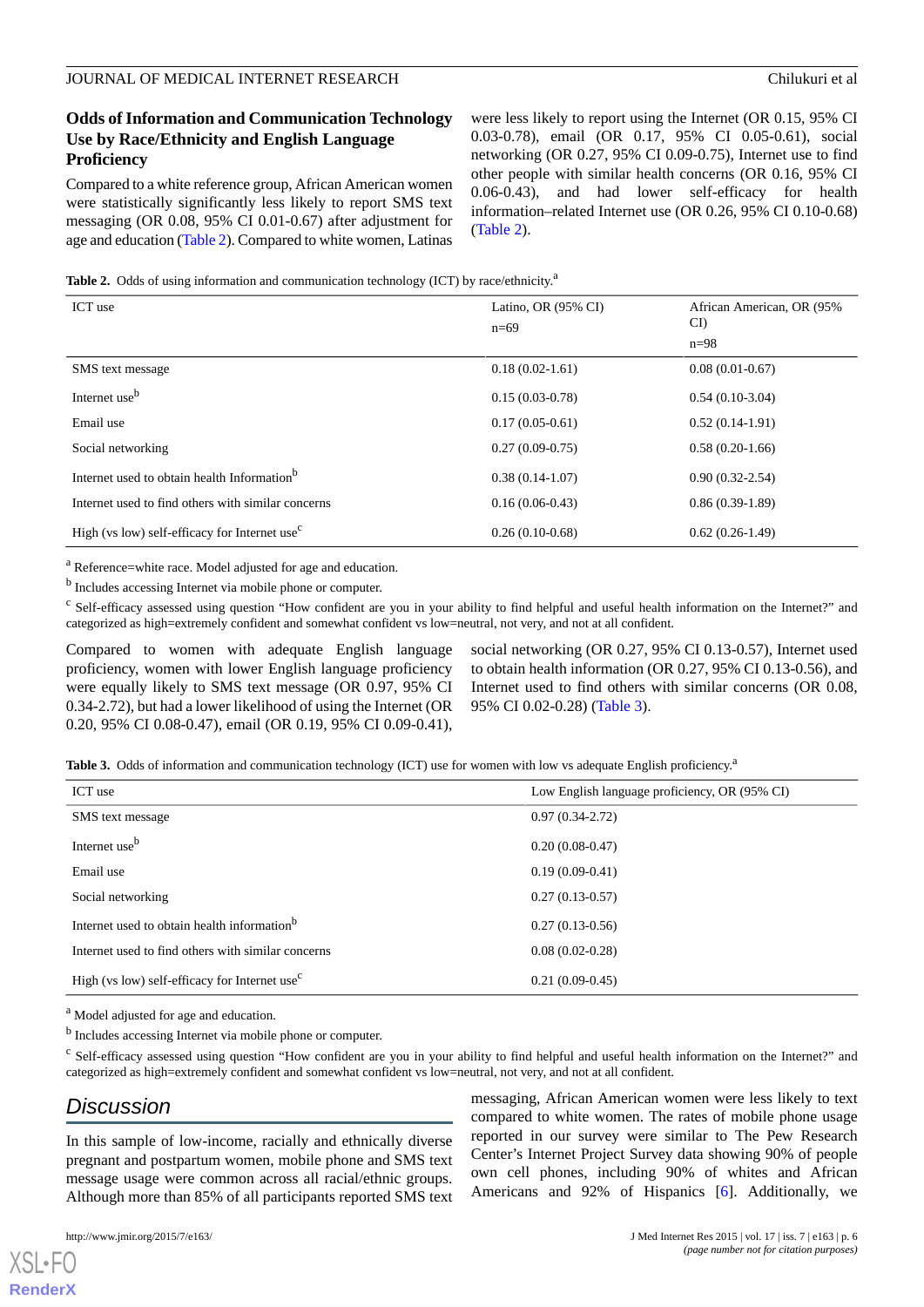confirmed low rates of landline use (57% did not own landlines) consistent with Pew Internet Research findings (41%). In the Pew survey, households with lower socioeconomic status and Hispanics had higher rates of not having landlines (56.2% and 53.1%, respectively) [[20\]](#page-8-2). Although our sample generally reported high mobile phone and SMS text messaging rates, we identified disparities in Internet, email, and social networking use by racial/ethnic groups and limited English language proficiency. Our results suggest that mobile phones are potentially useful modalities for the delivery of health interventions to low-income pregnant and postpartum women, but interventions requiring Web-based apps may have lower uptake unless alternatives (ie, paper) and Spanish translations are available.

Other studies have also reported lower rates of Internet usage among Latinas, but without close examination of the role of English language proficiency. A large cross-sectional survey of 3181 young women attending reproductive health clinics in Texas reported 92.7% of whites and 92.9% of African American women, but only 67.5% of Latinos, used the Internet. Hispanic women reported barriers to Internet use including cost, not having a computer at home, and not knowing how to use a computer [\[21](#page-8-3)]. However, the impact of English language proficiency on differential ICT use was not described. Notably, more than 80% of Latinas in our study had limited English language proficiency and 17% spoke any English, which is in contrast to the Latino population sampled in the Pew Internet Research Survey in which 65% were English speaking (either English dominant or bilingual) and proficiency was not assessed. The large difference in English proficiency likely accounts for the disparity we noted in Internet use, in which only 62% of Latinas in our sample used the Internet compared to 78% of Latinos in the Pew Survey [\[22](#page-8-4)]. In addition, more than half of the Latinas in our sample reported less than a high school education; from other surveys from this community, more than one-third likely have less than a sixth grade education [\[15](#page-7-11)] indicating lower literacy, including Spanish literacy. Our results suggest that English language and literacy are major barriers for women to use and access the Internet. The development of technology-based interventions, especially those that require Internet components, should be translated into Spanish, designed for people with lower literacy, and culturally adapted for Latinos to have the greatest potential impact.

Despite these disparities in Internet usage, our study supports mobile phone-based interventions in a low-income, racially diverse population. Growing evidence supports mobile phone-based interventions to impact health behaviors, but few studies have focused on pregnancy and postpartum health [[23\]](#page-8-5). One example of a large-scale SMS text messaging program aimed at improving prenatal care and pregnancy outcomes is the Text4Baby program launched in 2010 by the Centers for Disease Control and Prevention. Women who sign up receive texts containing information about prenatal and postpartum health behaviors and services [\[24](#page-8-6)]. However, a randomized controlled trial of 123 women (approximately 80% of whom were Spanish speaking and 75.6% who had participated in the Special Supplemental Nutrition Program for Women, Infants, and Children [WIC] program) did not show a difference between

text4baby intervention and usual care control in terms of changes in self-reported health behaviors, but no birth or utilization of care outcomes were reported [[25\]](#page-8-7). Adaptation of the SMS text messaging programs for low-income women is especially important. The WIC program serves low-income women and children and has also been focused on improving care delivery through mobile-based apps [\[25](#page-8-7),[26\]](#page-8-8). A WIC program in Atlanta, GA, tested the text4baby program to assess participants' enrollment and satisfaction in 468 (91% African American) participants. Only 51% of women provided with enrollment instructions attempted to enroll in the program; among these, 69% successfully enrolled mostly via SMS text message (vs online). Higher education and higher incomes were associated with increased enrollment, indicating that the enrollment process may have more barriers for less educated and poorer women [[27\]](#page-8-9). This study notes the importance of testing actual use of ICT interventions in low-income populations to reduce their risk of widening the disparities that they were designed to address.

An additional challenge to implementing and sustaining SMS text messaging interventions and programs is the frequency with which women reported changing mobile phones or phone numbers. In our sample, more than one-quarter of women reported having 2 or more cell phone numbers in the last 12 months, with the highest rates among African American women (35%) and Latinas (25%). To facilitate intervention adherence involving use of mobile phones, studies have budgeted funding to provide mobile phone minutes or plans or even phones to participate to enhance participation rates, but this may not be cost-effective for community-based programs and the aforementioned intervention was not offered in multiple languages [\[28](#page-8-10)]. Other studies have required an unlimited short messaging plan [\[29](#page-8-11)], but this may exclude lower income populations [\[30](#page-8-12)].

The major strengths of our study are including both obstetric and pediatric sites, and identifying a higher risk population of women with medical comorbidities and a racially and ethnically diverse sample. We also collected information about perceived English language proficiency to analyze the results not only by racial and ethnic groups, but also by English language proficiency.

There are several limitations of our study. First, we surveyed a convenience sample of women who were attending one of several clinical sites and may have missed women who did not receive prenatal care or who did not attend visits. This may have made the study's results less generalizable to other women in Baltimore, but because we collected data over several months, women had multiple opportunities to attend visits and complete the surveys. Second, because this was a self-administered questionnaire, we screened out 5 participants who had self-reported low literacy in English or Spanish as part of study eligibility and thus our results provide a "best-case scenario" for Internet and mobile phone use among literate women. Third, the cross-sectional design limits our ability to assess causality. Fourth, our study examined racial and ethnic differences in Internet and mobile phone usage in a population of low-income women in Baltimore, MD, and these differences may be different in other cities in the United States. Fifth, there is a potential that

 $XS$ -FO **[RenderX](http://www.renderx.com/)**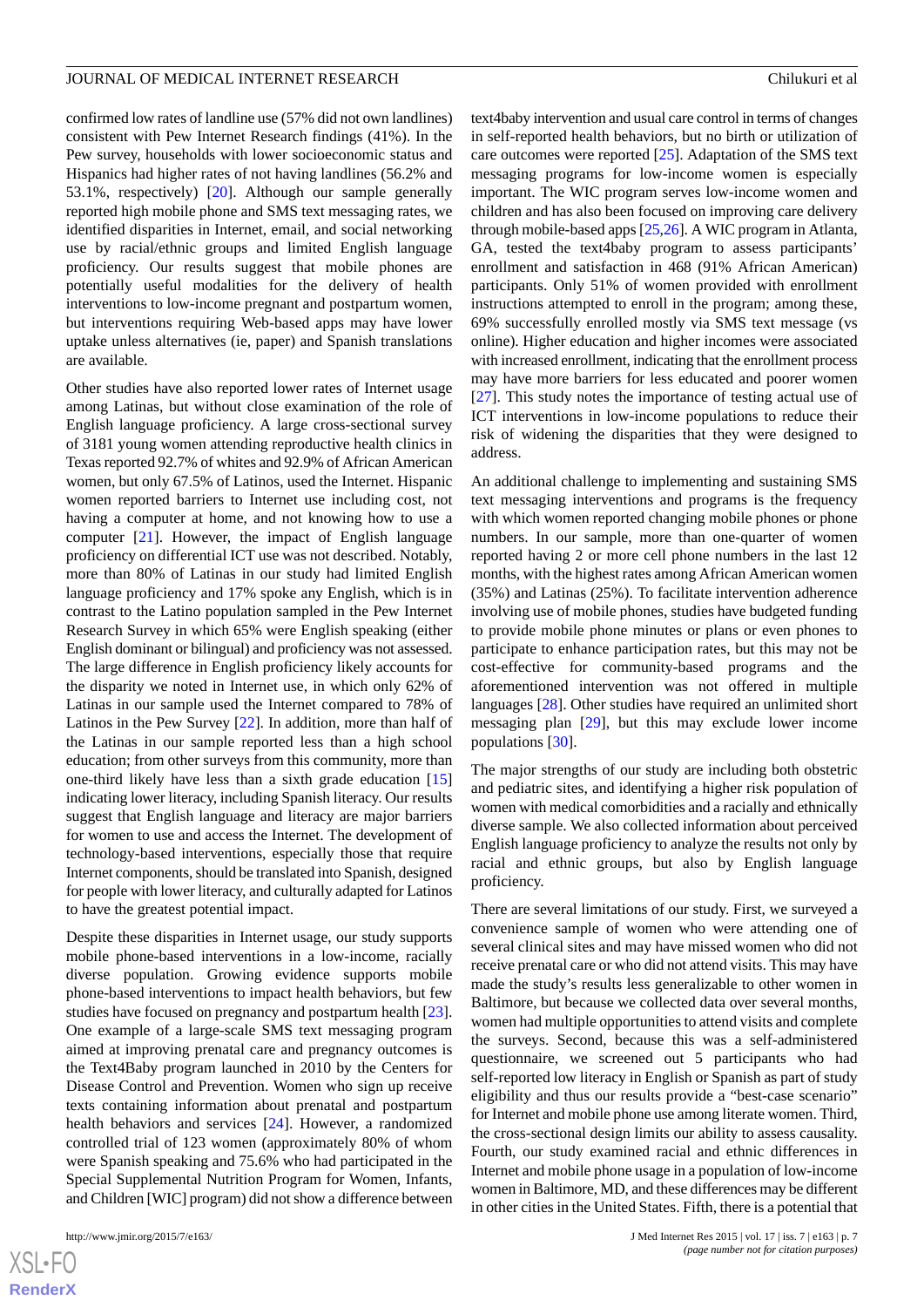diminishing, but persists for Internet, email, and social networking by race and ethnicity and particularly for women with limited English language proficiency. These findings support developing linguistically and culturally appropriate mobile phone and SMS text messaging interventions for women of all ethnicities and language proficiencies to promote improved healthy lifestyle behaviors, specifically in the perinatal period.

results being attributed to ethnicity may in fact be due to income instead, especially because the latter was not included in the multivariate regression analysis. Sixth, our study did not account for potential differences in ICT usage for nulliparous versus multiparous women because more experienced mothers may differ in their level of need for information.

In conclusion, our findings show that the racial and ethnic digital divide regarding mobile phone use and SMS text messaging is

#### **Acknowledgments**

Dr Wendy Bennett is supported by a career development award from the National Heart, Lung, and Blood Institute, 5K23HL098476-02.

#### **Conflicts of Interest**

<span id="page-7-0"></span>None declared.

#### **References**

- <span id="page-7-1"></span>1. Bennett WL, Chang HY, Levine DM, Wang L, Neale D, Werner EF, et al. Utilization of primary and obstetric care after medically complicated pregnancies: an analysis of medical claims data. J Gen Intern Med 2014 Apr;29(4):636-645 [\[FREE](http://europepmc.org/abstract/MED/24474651) [Full text\]](http://europepmc.org/abstract/MED/24474651) [doi: [10.1007/s11606-013-2744-2](http://dx.doi.org/10.1007/s11606-013-2744-2)] [Medline: [24474651](http://www.ncbi.nlm.nih.gov/entrez/query.fcgi?cmd=Retrieve&db=PubMed&list_uids=24474651&dopt=Abstract)]
- <span id="page-7-2"></span>2. Nicklas JM, Zera CA, England LJ, Rosner BA, Horton E, Levkoff SE, et al. A web-based lifestyle intervention for women with recent gestational diabetes mellitus: a randomized controlled trial. Obstet Gynecol 2014 Sep;124(3):563-570. [doi: [10.1097/AOG.0000000000000420](http://dx.doi.org/10.1097/AOG.0000000000000420)] [Medline: [25162257](http://www.ncbi.nlm.nih.gov/entrez/query.fcgi?cmd=Retrieve&db=PubMed&list_uids=25162257&dopt=Abstract)]
- <span id="page-7-3"></span>3. Hearn L, Miller M, Fletcher A. Online healthy lifestyle support in the perinatal period: what do women want and do they use it? Aust J Prim Health 2013;19(4):313-318. [doi: [10.1071/PY13039\]](http://dx.doi.org/10.1071/PY13039) [Medline: [23899373\]](http://www.ncbi.nlm.nih.gov/entrez/query.fcgi?cmd=Retrieve&db=PubMed&list_uids=23899373&dopt=Abstract)
- <span id="page-7-5"></span><span id="page-7-4"></span>4. Nicklas JM, Zera CA, Seely EW, Abdul-Rahim ZS, Rudloff ND, Levkoff SE. Identifying postpartum intervention approaches to prevent type 2 diabetes in women with a history of gestational diabetes. BMC Pregnancy Childbirth 2011;11:23 [\[FREE](http://www.biomedcentral.com/1471-2393/11/23) [Full text\]](http://www.biomedcentral.com/1471-2393/11/23) [doi: [10.1186/1471-2393-11-23](http://dx.doi.org/10.1186/1471-2393-11-23)] [Medline: [21435246](http://www.ncbi.nlm.nih.gov/entrez/query.fcgi?cmd=Retrieve&db=PubMed&list_uids=21435246&dopt=Abstract)]
- <span id="page-7-6"></span>5. Jordan ET, Ray EM, Johnson P, Evans WD. Text4Baby: using text messaging to improve maternal and newborn health. Nurs Womens Health 2011;15(3):206-212. [doi: [10.1111/j.1751-486X.2011.01635.x](http://dx.doi.org/10.1111/j.1751-486X.2011.01635.x)] [Medline: [21672170](http://www.ncbi.nlm.nih.gov/entrez/query.fcgi?cmd=Retrieve&db=PubMed&list_uids=21672170&dopt=Abstract)]
- <span id="page-7-7"></span>6. Pew Research Center. 2014. Mobile technology fact sheet URL: [http://www.pewinternet.org/fact-sheets/](http://www.pewinternet.org/fact-sheets/mobile-technology-fact-sheet/) [mobile-technology-fact-sheet/](http://www.pewinternet.org/fact-sheets/mobile-technology-fact-sheet/) [accessed 2014-10-03] [\[WebCite Cache ID 6T2Myp3Sg](http://www.webcitation.org/

                                    6T2Myp3Sg)]
- <span id="page-7-8"></span>7. Pew Research Center. 2014. Internet user demographics URL:<http://www.pewinternet.org/data-trend/internet-use/latest-stats/> [accessed 2014-10-03] [\[WebCite Cache ID 6T2N9QLIK](http://www.webcitation.org/

                                    6T2N9QLIK)]
- <span id="page-7-9"></span>8. Samal L, Hutton HE, Erbelding EJ, Brandon ES, Finkelstein J, Chander G. Digital divide: variation in internet and cellular phone use among women attending an urban sexually transmitted infections clinic. J Urban Health 2010 Jan;87(1):122-128 [[FREE Full text](http://europepmc.org/abstract/MED/19941085)] [doi: [10.1007/s11524-009-9415-y\]](http://dx.doi.org/10.1007/s11524-009-9415-y) [Medline: [19941085](http://www.ncbi.nlm.nih.gov/entrez/query.fcgi?cmd=Retrieve&db=PubMed&list_uids=19941085&dopt=Abstract)]
- <span id="page-7-14"></span><span id="page-7-13"></span>9. Mayben JK, Giordano TP. Internet use among low-income persons recently diagnosed with HIV infection. AIDS Care 2007 Oct;19(9):1182-1187. [doi: [10.1080/09540120701402806\]](http://dx.doi.org/10.1080/09540120701402806) [Medline: [18058404](http://www.ncbi.nlm.nih.gov/entrez/query.fcgi?cmd=Retrieve&db=PubMed&list_uids=18058404&dopt=Abstract)]
- <span id="page-7-15"></span>10. Centers for Disease Control and Prevention. 2009. Infant feeding practices study II and its year six follow-up URL: [http:/](http://www.cdc.gov/ifps/) [/www.cdc.gov/ifps/](http://www.cdc.gov/ifps/) [accessed 2014-10-03] [[WebCite Cache ID 6T2PgJovD](http://www.webcitation.org/

                                    6T2PgJovD)]
- <span id="page-7-10"></span>11. Centers for Disease Control and Prevention. 2013. Behavioral risk factor surveillance system URL: [http://www.cdc.gov/](http://www.cdc.gov/brfss/) [brfss/](http://www.cdc.gov/brfss/) [accessed 2014-10-03] [[WebCite Cache ID 6T2PYvg5Q\]](http://www.webcitation.org/

                                    6T2PYvg5Q)
- <span id="page-7-11"></span>12. Center for Disease Control and Prevention. 2009. Pregnancy risk assessment monitoring system URL: [http://www.cdc.gov/](http://www.cdc.gov/prams/) [prams/](http://www.cdc.gov/prams/) [accessed 2014-10-03] [[WebCite Cache ID 6T2Pn5dho](http://www.webcitation.org/

                                    6T2Pn5dho)]
- 13. Fox S. Peer-to-Peer Healthcare. Washington, DC: Pew Internet & American Life Project; 2011 Feb 28. URL: [http://www.](http://www.pewinternet.org/2011/02/28/peer-to-peer-health-care-2/) [pewinternet.org/2011/02/28/peer-to-peer-health-care-2/](http://www.pewinternet.org/2011/02/28/peer-to-peer-health-care-2/) [accessed 2014-10-03] [[WebCite Cache ID 6T2Q2Hc2R](http://www.webcitation.org/

                                    6T2Q2Hc2R)]
- <span id="page-7-16"></span><span id="page-7-12"></span>14. Fox S, Duggan M. Health Online 2013. Washington, DC: Pew Internet & American Life Project; 2013 Jan 15. URL: [http:/](http://www.pewinternet.org/2013/01/15/health-online-2013/) [/www.pewinternet.org/2013/01/15/health-online-2013/](http://www.pewinternet.org/2013/01/15/health-online-2013/) [accessed 2014-10-02] [\[WebCite Cache ID 6T2Q7cN5t](http://www.webcitation.org/

                                    6T2Q7cN5t)]
- 15. Leite L, Buresh M, Rios N, Conley A, Flys T, Page KR. Cell phone utilization among foreign-born Latinos: a promising tool for dissemination of health and HIV information. J Immigr Minor Health 2014 Aug;16(4):661-669. [doi: [10.1007/s10903-013-9792-x\]](http://dx.doi.org/10.1007/s10903-013-9792-x) [Medline: [23440452](http://www.ncbi.nlm.nih.gov/entrez/query.fcgi?cmd=Retrieve&db=PubMed&list_uids=23440452&dopt=Abstract)]
- 16. Maly RC, Frank JC, Marshall GN, DiMatteo MR, Reuben DB. Perceived efficacy in patient-physician interactions (PEPPI): validation of an instrument in older persons. J Am Geriatr Soc 1998 Jul;46(7):889-894. [Medline: [9670878\]](http://www.ncbi.nlm.nih.gov/entrez/query.fcgi?cmd=Retrieve&db=PubMed&list_uids=9670878&dopt=Abstract)
- 17. Shin H, Bruno R. Language Use and English-Speaking Ability: 2000. Washington, DC: US Census Bureau; 2003. URL: <http://www.census.gov/prod/2003pubs/c2kbr-29.pdf> [accessed 2014-10-03] [\[WebCite Cache ID 6T2NM6lwR\]](http://www.webcitation.org/

                                    6T2NM6lwR)

[XSL](http://www.w3.org/Style/XSL)•FO **[RenderX](http://www.renderx.com/)**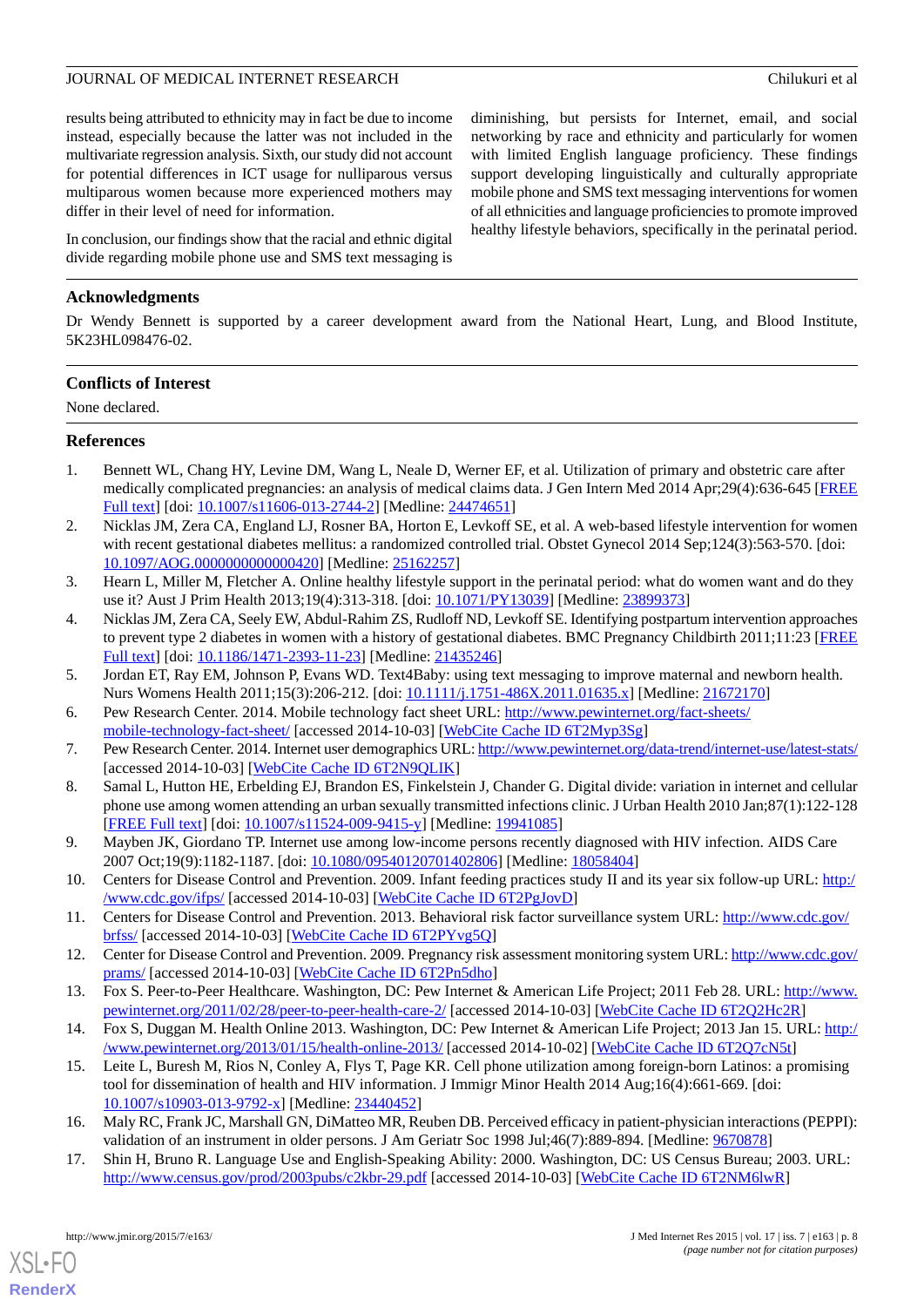- <span id="page-8-0"></span>18. Agency for Healthcare Research and Quality. CAHPS Cultural Competence Item Set URL: [https://cahps.ahrq.gov/](https://cahps.ahrq.gov/surveys-guidance/item-sets/cultural/index.html) [surveys-guidance/item-sets/cultural/index.html](https://cahps.ahrq.gov/surveys-guidance/item-sets/cultural/index.html) [accessed 2014-10-03] [\[WebCite Cache ID 6T2QDgBLo](http://www.webcitation.org/

                                    6T2QDgBLo)]
- <span id="page-8-1"></span>19. Kominski R. How good is 'how well'? an examination of the Census English-speaking ability question. 1989 Aug 06 Presented at: Annual Meeting of the American Statistical Association; August 6, 1989; Washington, DC URL: [https://www.](https://www.census.gov/population/socdemo/language/ASApaper1989.pdf) [census.gov/population/socdemo/language/ASApaper1989.pdf](https://www.census.gov/population/socdemo/language/ASApaper1989.pdf)
- <span id="page-8-2"></span>20. Desilver D. Pew Research Center. 2014 Jul 08. CDC: Two of every five US households have only wireless phones URL: <http://www.pewresearch.org/fact-tank/2014/07/08/two-of-every-five-u-s-households-have-only-wireless-phones/> [accessed 2015-03-26] [\[WebCite Cache ID 6XJ5k88B6\]](http://www.webcitation.org/

                                    6XJ5k88B6)
- <span id="page-8-4"></span><span id="page-8-3"></span>21. Laz TH, Berenson AB. Racial and ethnic disparities in internet use for seeking health information among young women. J Health Commun 2013;18(2):250-260 [\[FREE Full text\]](http://europepmc.org/abstract/MED/23130608) [doi: [10.1080/10810730.2012.707292](http://dx.doi.org/10.1080/10810730.2012.707292)] [Medline: [23130608\]](http://www.ncbi.nlm.nih.gov/entrez/query.fcgi?cmd=Retrieve&db=PubMed&list_uids=23130608&dopt=Abstract)
- 22. Lopez M, Gonzalez-Barrera A, Patten E. Pew Research Center. 2013 Mar 07. Closing the digital divide: Latinos and technology adoption 2013 URL: [http://www.pewhispanic.org/2013/03/07/](http://www.pewhispanic.org/2013/03/07/closing-the-digital-divide-latinos-and-technology-adoption/)
- <span id="page-8-5"></span>[closing-the-digital-divide-latinos-and-technology-adoption/](http://www.pewhispanic.org/2013/03/07/closing-the-digital-divide-latinos-and-technology-adoption/) [accessed 2015-03-26] [[WebCite Cache ID 6XJ674V5U](http://www.webcitation.org/

                                    6XJ674V5U)] 23. Free C, Phillips G, Galli L, Watson L, Felix L, Edwards P, et al. The effectiveness of mobile-health technology-based health
- <span id="page-8-7"></span><span id="page-8-6"></span>behaviour change or disease management interventions for health care consumers: a systematic review. PLoS Med 2013 Jan;10(1):e1001362 [\[FREE Full text\]](http://dx.plos.org/10.1371/journal.pmed.1001362) [doi: [10.1371/journal.pmed.1001362\]](http://dx.doi.org/10.1371/journal.pmed.1001362) [Medline: [23349621\]](http://www.ncbi.nlm.nih.gov/entrez/query.fcgi?cmd=Retrieve&db=PubMed&list_uids=23349621&dopt=Abstract)
- <span id="page-8-8"></span>24. Text4Baby. URL: <https://www.text4baby.org/> [accessed 2014-10-03] [\[WebCite Cache ID 6T2Nebhtp\]](http://www.webcitation.org/

                                    6T2Nebhtp)
- 25. Evans WD, Wallace JL, Snider J. Pilot evaluation of the text4baby mobile health program. BMC Public Health 2012;12:1031 [[FREE Full text](http://www.biomedcentral.com/1471-2458/12/1031)] [doi: [10.1186/1471-2458-12-1031\]](http://dx.doi.org/10.1186/1471-2458-12-1031) [Medline: [23181985](http://www.ncbi.nlm.nih.gov/entrez/query.fcgi?cmd=Retrieve&db=PubMed&list_uids=23181985&dopt=Abstract)]
- <span id="page-8-9"></span>26. Kraschnewski JL, Chuang CH, Poole ES, Peyton T, Blubaugh I, Pauli J, et al. Paging "Dr. Google": does technology fill the gap created by the prenatal care visit structure? Qualitative focus group study with pregnant women. J Med Internet Res 2014 Jun;16(6):e147 [[FREE Full text](http://www.jmir.org/2014/6/e147/)] [doi: [10.2196/jmir.3385](http://dx.doi.org/10.2196/jmir.3385)] [Medline: [24892583](http://www.ncbi.nlm.nih.gov/entrez/query.fcgi?cmd=Retrieve&db=PubMed&list_uids=24892583&dopt=Abstract)]
- <span id="page-8-10"></span>27. Gazmararian JA, Elon L, Yang B, Graham M, Parker R. Text4baby program: an opportunity to reach underserved pregnant and postpartum women? Matern Child Health J 2014 Jan;18(1):223-232. [doi: [10.1007/s10995-013-1258-1\]](http://dx.doi.org/10.1007/s10995-013-1258-1) [Medline: [23494485](http://www.ncbi.nlm.nih.gov/entrez/query.fcgi?cmd=Retrieve&db=PubMed&list_uids=23494485&dopt=Abstract)]
- <span id="page-8-12"></span><span id="page-8-11"></span>28. Song H, May A, Vaidhyanathan V, Cramer EM, Owais RW, McRoy S. A two-way text-messaging system answering health questions for low-income pregnant women. Patient Educ Couns 2013 Aug;92(2):182-187. [doi: [10.1016/j.pec.2013.04.016\]](http://dx.doi.org/10.1016/j.pec.2013.04.016) [Medline: [23711635](http://www.ncbi.nlm.nih.gov/entrez/query.fcgi?cmd=Retrieve&db=PubMed&list_uids=23711635&dopt=Abstract)]
- 29. Abroms LC, Boal AL, Simmens SJ, Mendel JA, Windsor RA. A randomized trial of Text2Quit: a text messaging program for smoking cessation. Am J Prev Med 2014 Sep;47(3):242-250. [doi: [10.1016/j.amepre.2014.04.010](http://dx.doi.org/10.1016/j.amepre.2014.04.010)] [Medline: [24913220\]](http://www.ncbi.nlm.nih.gov/entrez/query.fcgi?cmd=Retrieve&db=PubMed&list_uids=24913220&dopt=Abstract)
- 30. Arora S, Peters AL, Burner E, Lam CN, Menchine M. Trial to examine text message-based mHealth in emergency department patients with diabetes (TExT-MED): a randomized controlled trial. Ann Emerg Med 2014 Jun;63(6):745-54.e6. [doi: [10.1016/j.annemergmed.2013.10.012](http://dx.doi.org/10.1016/j.annemergmed.2013.10.012)] [Medline: [24225332\]](http://www.ncbi.nlm.nih.gov/entrez/query.fcgi?cmd=Retrieve&db=PubMed&list_uids=24225332&dopt=Abstract)

# **Abbreviations**

**BMI:** body mass index **CAHPS:** Consumer Assessment of Healthcare Providers and Systems **ICT:** information and communication technology **PEPPI:** Perceived Efficacy in Patient-Physician Interactions **SMS:** short message service **WIC:** Special Supplemental Nutrition Program for Women, Infants, and Children

*Edited by G Eysenbach; submitted 05.10.14; peer-reviewed by J Nicklas, S McRoy; comments to author 15.01.15; revised version received 26.03.15; accepted 19.04.15; published 03.07.15*

*Please cite as:*

*Chilukuri N, West M, Henderson JL, Lawson S, Ehsanipoor R, Costigan K, Polk S, Bennett W Information and Communication Technology Use Among Low-Income Pregnant and Postpartum Women by Race and Ethnicity: A Cross-Sectional Study J Med Internet Res 2015;17(7):e163 URL: <http://www.jmir.org/2015/7/e163/> doi: [10.2196/jmir.3916](http://dx.doi.org/10.2196/jmir.3916) PMID: [26142162](http://www.ncbi.nlm.nih.gov/entrez/query.fcgi?cmd=Retrieve&db=PubMed&list_uids=26142162&dopt=Abstract)*

©Nymisha Chilukuri, Meredith West, Janice Lynn Henderson, Shari Lawson, Robert Ehsanipoor, Kathleen Costigan, Sarah Polk, Wendy Bennett. Originally published in the Journal of Medical Internet Research (http://www.jmir.org), 03.07.2015. This is an

[XSL](http://www.w3.org/Style/XSL)•FO **[RenderX](http://www.renderx.com/)**